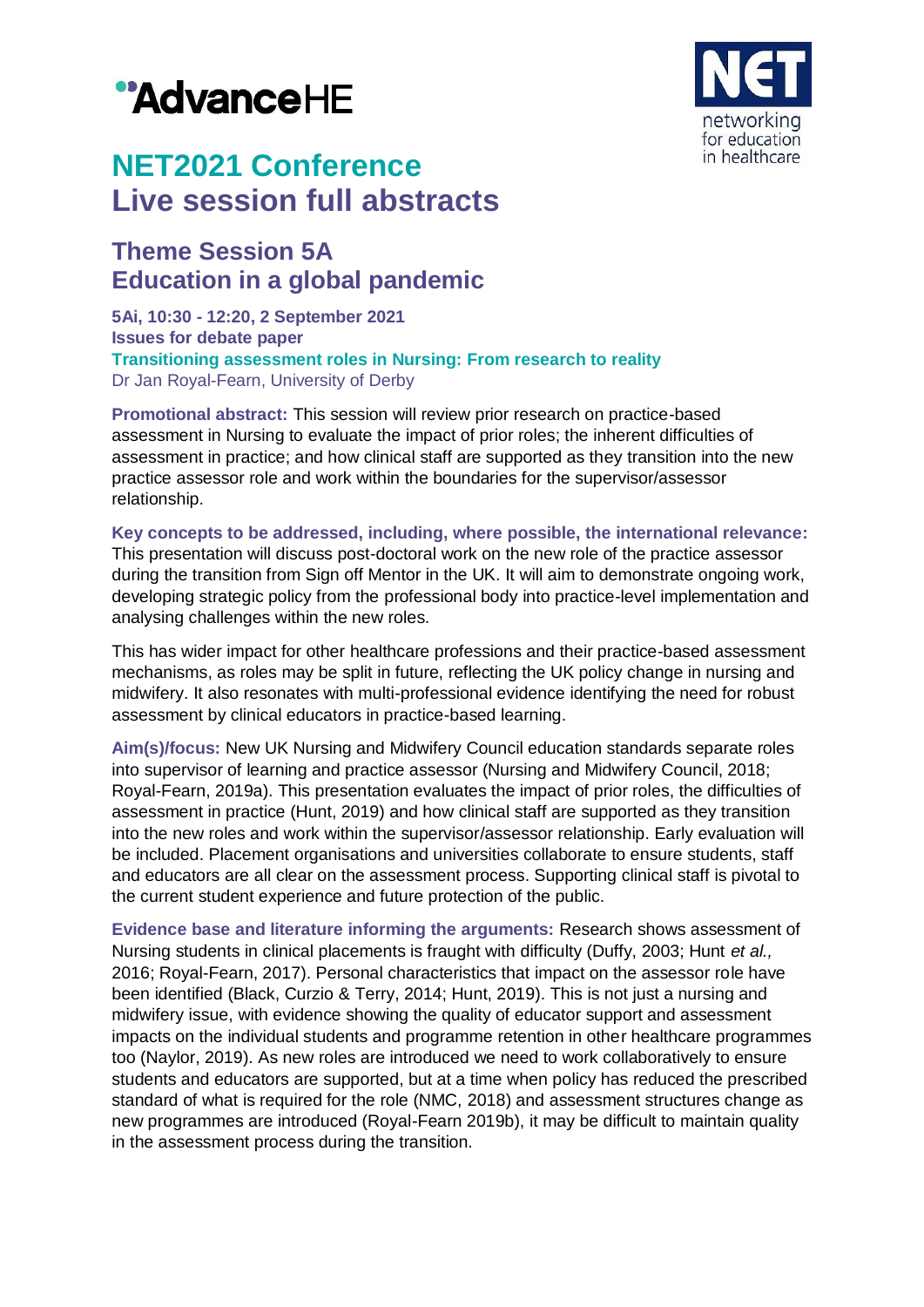**Issues for debate:** Strategic work, led by the presenter, on integrated approaches across multiple universities in England will be discussed. This aimed to increase the reliability of assessment decisions for Nursing students in placement and ensure a consistent approach to the transition for mentors to supervisors and assessors. Early evaluation of new roles, introduced in 2019 will be included. Without clarity the profession is at risk, and ultimately patient safety is affected, if students qualify who have not been assessed using an objective evidence-based approach (NMC, 2018).

**Three key points to indicate how your work contributes to knowledge development within the selected theme:**

- Maintaining the quality of practice assessment through transition.
- Partnership working across practice partners and education providers.
- Impact and practice-based learning considerations for healthcare professions.

#### **References:**

Black, S., Curzio, J. & Terry, L. (2014) 'Failing a student nurse: A new horizon of moral courage.' *Nursing Ethics*, 21(2), 224–238.

Duffy, K. (2003) 'Failing Students: a qualitative study of factors that influence the decisions regarding assessment of students' competence in practice.' Glasgow Caledonian University. Available at:

<http://citeseerx.ist.psu.edu/viewdoc/download?doi=10.1.1.515.2467&rep=rep1&type=pdf>

Hunt, L., McGee, P., Gutteridge, R. & Hughes, M. (2016) 'Failing Securely: The processes and support which underpin English nurse mentors' assessment decisions regarding underperforming students.' *Nurse Education Today*, 39, 79-86.

Hunt, L. (2019) 'Developing a 'core of steel': the key attributes of effective practice assessors.' *British Journal of Nursing*, 28(22), 1478-1484.

Naylor, S. (2019) 'Right place right Now'. *Imaging and Theory Practice*, 2019, 12, 1-14.

Nursing and Midwifery Council (2018) *Standards for Student Supervision and Assessment*. Nursing and Midwifery Council. London.

Royal-Fearn, J. (2017) 'What impact has the introduction of the ongoing achievement record and sign off mentor had on the robustness of mentors' assessment practices?' Ed D Thesis. University of Nottingham. Available at: [http://eprints.nottingham.ac.uk/40845/.](http://eprints.nottingham.ac.uk/40845/)

Royal-Fearn, J. (2019a) 'Separating the mentor role brings risks and opportunities.' *Nursing Times* (online) 24 June 2019. Available at: [https://www.nursingtimes.net/opinion/separating](https://www.nursingtimes.net/opinion/separating-the-mentor-role-brings-risks-and-opportunities/7029413.article)[the-mentor-role-brings-risks-and-opportunities/7029413.article](https://www.nursingtimes.net/opinion/separating-the-mentor-role-brings-risks-and-opportunities/7029413.article)

Royal-Fearn, J. (2019b) Web Based Mentor Update for Pan Midlands, Yorkshire and East Practice Learning Group. Available at: [https://www.myeplg.ac.uk/core-mentor-updates.aspx.](https://www.myeplg.ac.uk/core-mentor-updates.aspx)

**Keywords:** Practice Assessment, Partnerships, Quality Process.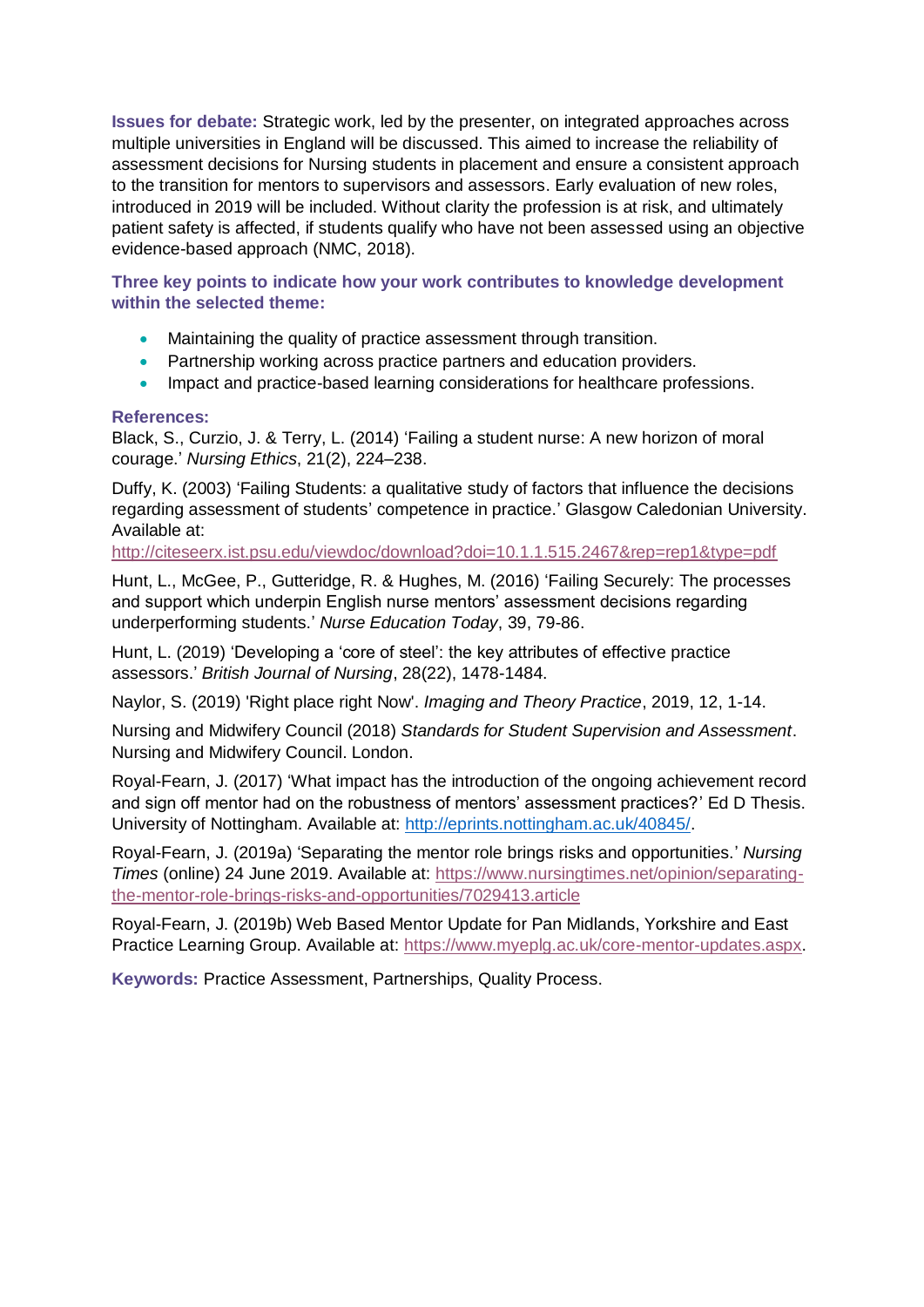#### **5Aii, 10:30 - 12:20, 2 September 2021 Research paper Being a 'Practical Assessment SatNav': How should we equip Academic Assessors for their role?**

Dr Louise Hunt, De Montfort University

**Promotional abstract:** Practitioners have identified that they find a person more helpful and supportive than written resources when they are managing a struggling student in a practice placement. Some have coined this person as their 'Practical Assessment Sat Nav' (Hunt *et al.*, 2016). With this in mind the UK Nursing and Midwifery Council (2018) have introduced the role of Academic Assessor. This paper examines the insights, knowledge and skills Academic Assessors need to be effective supporters to both students and their practice colleagues, particularly in relation to managing the emotionally charged situation of failing a student.

**Background, including underpinning literature and, wherever possible, the international relevance of the research:** It has long been recognised that those who assess students in practice can be reluctant to fail those who do not reach the required standard (Duffy, 2003). Recent publications indicate that this remains an ongoing, international concern across vocational professions (North *et al.*, 2019). Practitioners indicate that they need a human 'SatNav' to support them in assessing robustly (Hunt *et al.*, 2016). In response the NMC (2018) Standards for Student Supervision and Assessment have introduced the Academic Assessor role, with the intent of supporting practical assessment processes, to ensure that no-one gets onto the Register who should not be there.

**Aim(s) and/or research question(s)/research hypothesis(es):** Aim: to explore the actions and circumstances which had satisfactorily enabled mentors to fail an under-performing student nurse. Research question: How can mentors best be supported when managing struggling students and making difficult practical assessment decisions about such students? Emergent question from the Grounded Theory iterative approach: What activities and roles does a "Practical Assessment SatNav" fulfil that make them so valued by practitioners?

**Research methodology/research design, any ethical issues, and methods of data collection and analysis:** This study employed an interpretivist Grounded Theory approach (Corbin & Strauss, 2015). Thirty-one nurses, from all four fields of practice, who had failed a student in a practical assessment, were recruited to the study from across England. Ethical considerations took account of the need for informed consent and confidentiality, and supportive resources were provided to participants. Semi-structured interviews were conducted and transcribed verbatim. The data were analysed using the iterative processes of Grounded Theory working though open, intermediate and theoretical coding; theoretical saturation and integration to build a theory of Failing Securely.

**Key findings and recommendations:**

- 1. Managing struggling students in placements is an emotionally charged situation for both practitioners and students.
- 2. Practitioners who are assessing students want people who are knowledgeable about practical assessment to support them rather than being directed to written resources.
- 3. Those who offer such face-to-face support are seen as 'Practical Assessment SatNavs' because they navigate practical assessors through all the perceived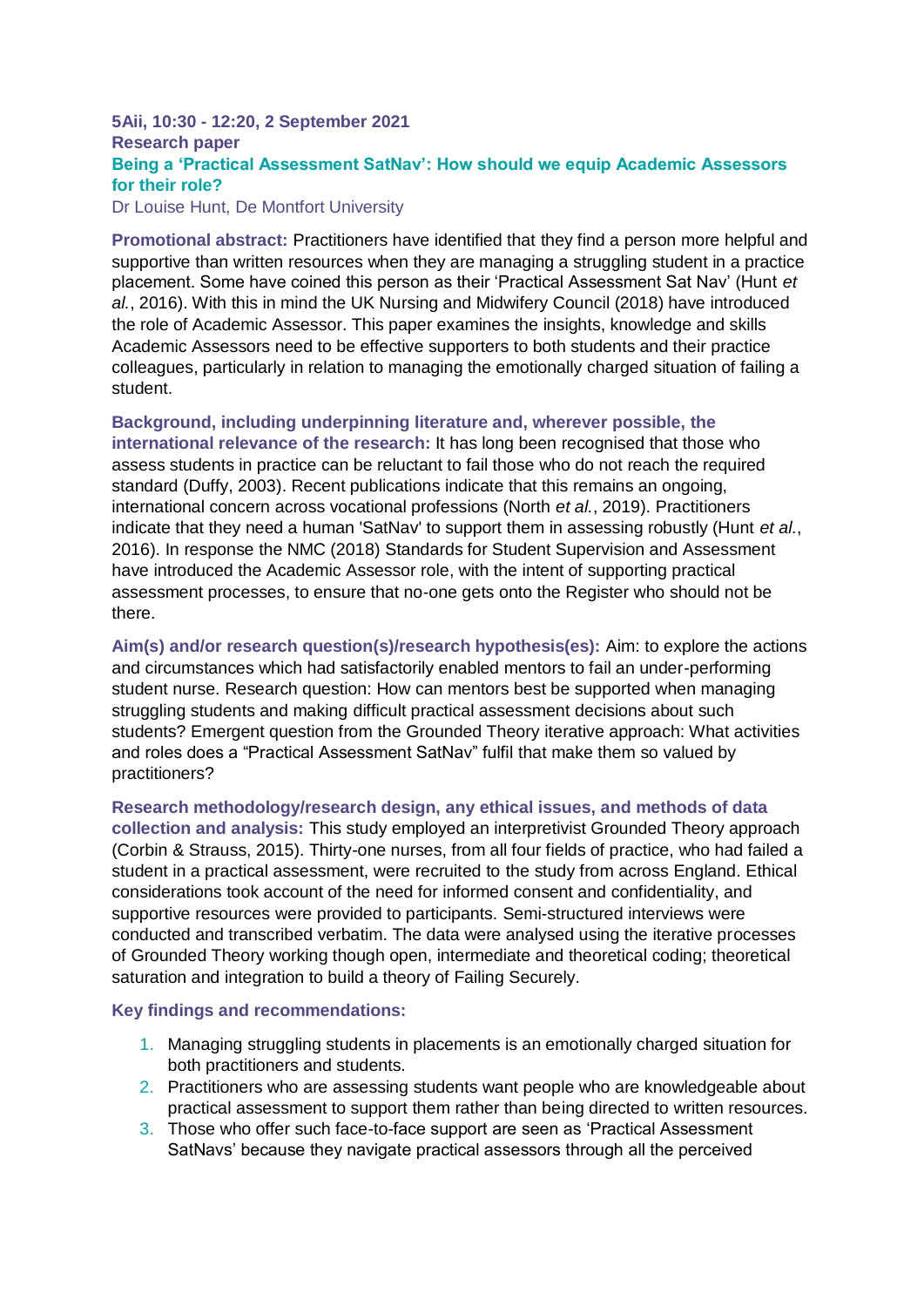blockages in the assessment process. Hence, human 'SatNavs' are highly regarded and valued by practitioners.

- 4. 'Practical Assessment SatNavs' are recognised as being able to provide four types of support: emotional; instrumental, informational and appraisal.
- 5. Academic Assessors need to be equipped to provide all four of these supportive elements in order to function effectively as the 'Practical Assessment SatNav'. This will help Practice Assessors to feel secure in both their assessment role and their assessment decisions.

**Three key points to indicate how your work contributes to knowledge development within the selected theme:** This work identifies that:

- 1. The Academic Assessor role must be introduced sensitively so that to practice partners understand it as a supportive role in ensuring fair and robust assessment rather than perceiving it as University blocker.
- 2. Academic Assessors need to be equipped for their role. It should not be assumed that they already have the necessary skills, knowledge and role awareness to fulfil the requirements placed upon them, particularly when supporting struggling students and their assessors.
- 3. There are four key elements of support which Academic Assessors must to be prepared to provide: Emotional, instrumental, informational and appraisal.

#### **References:**

Corbyn, J. & Strauss, A. (2015) *Basics of Qualitative Research: Techniques and Procedures for Developing Grounded Theory.* 4th Ed. Thousand Oakes: Sage.

Duffy, K. (2003) *Failing Students: A qualitative study of the factors that influence the decisions regarding assessment of students' competence in practice*. London: NMC. Online. Available at:

https://www.researchgate.net/publication/251693467 Failing Students A Qualitative Study [\\_of\\_Factors\\_that\\_Influence\\_the\\_Decisions\\_Regarding\\_Assessment\\_of\\_Students'\\_Compete](https://www.researchgate.net/publication/251693467_Failing_Students_A_Qualitative_Study_of_Factors_that_Influence_the_Decisions_Regarding_Assessment_of_Students) nce in Practice [Accessed 21/02/2020].

Hunt, L., McGee, P., Gutteridge, R. & Hughes, M. (2016) 'Failing Securely: The Processes and Support Which Underpin English Nurse Mentors' Assessment Decisions Regarding Under-performing Students.' *Nurse Education Today*, 39 (2016) 79-86. doi: 10.1016/j.nedt.2016.01.011.

Nursing and Midwifery Council (2018) *Standards for Student Supervision and Assessment*. London: NMC. Available at: [https://www.nmc.org.uk/standards-for-education-and](https://www.nmc.org.uk/standards-for-education-and-training/standards-for-student-supervision-and-assessment/)[training/standards-for-student-supervision-and-assessment/](https://www.nmc.org.uk/standards-for-education-and-training/standards-for-student-supervision-and-assessment/) [Accessed 21/02/2020].

North, H., Kennedy, M. & Wray, J. (2019) 'Are mentors failing to fail underperforming student nurses? An integrative literature review.' *British Journal of Nursing*, 8(4) 250-255. doi: 10.12968/bjon.2019.28.4.250.

**Keywords:** Practical Assessment, Academic Assessor, PracticeAssessor, Clinical Competence, Failure to Fail.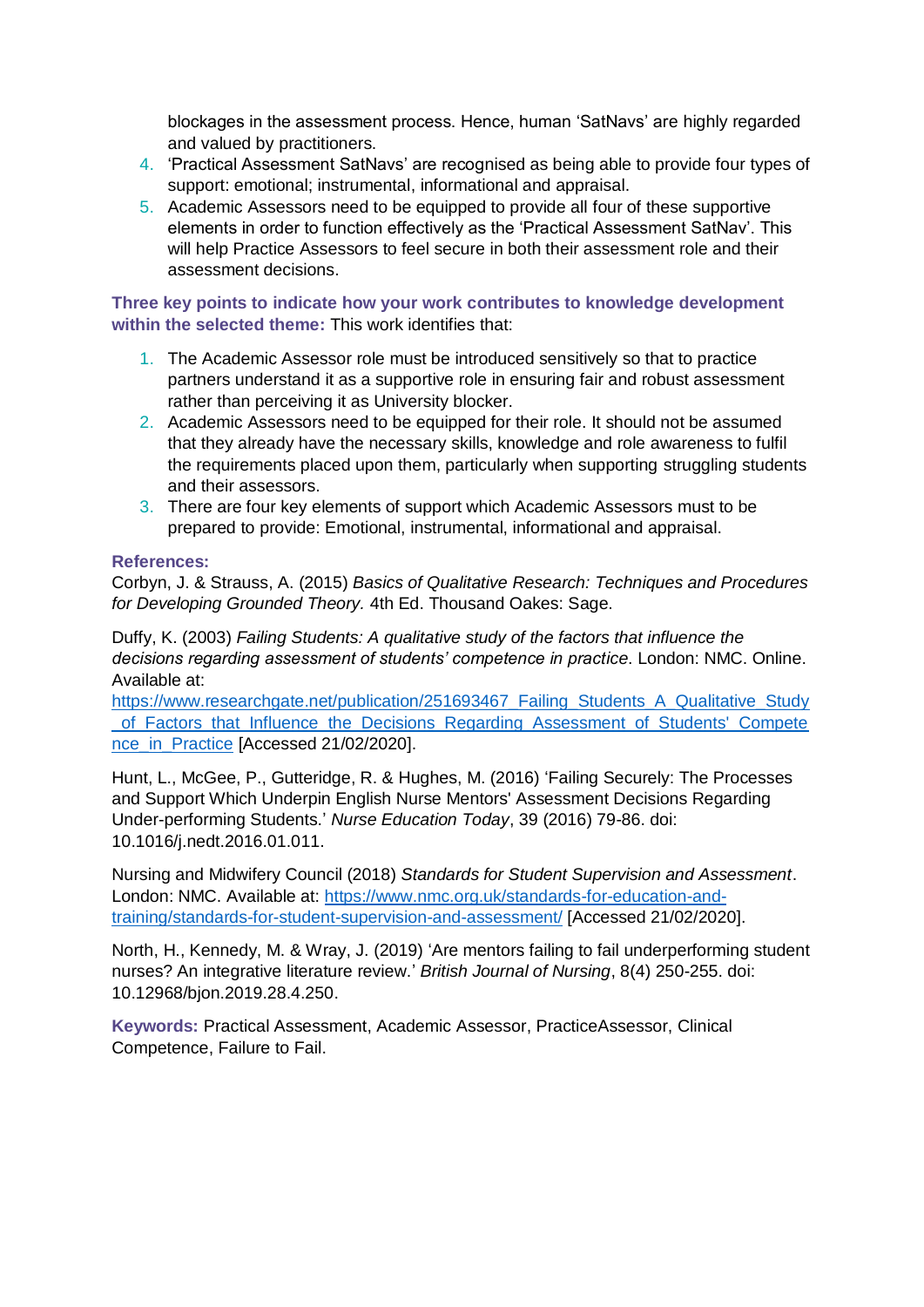#### **5Aiii, 10:30 - 12:20, 2 September 2021 Research paper An evaluation of online examinations and remote proctoring for Pre-Registration Nursing students**

Dr Claire Ford, Dr Laura Park, Claire Leader and Susan Chilton, Northumbria University

**Promotional abstract:** One of the current challenges faced by higher education institutions during the COVID-19 pandemic is concerning the transition from traditional face-to-face supervised assessments to online examinations. To overcome this challenge, Northumbria University utilised a remote proctoring service provided by Honorlock, to supervise online unseen examinations and assess undergraduate Nursing students. This research study aims to evaluate the online exam proctoring process by exploring students' perceptions, and the knowledge gained will influence how online proctoring assessments are implemented and used in higher education post-pandemic.

**Background, including underpinning literature and, wherever possible, the** 

**international relevance of the research:** Honorlock is a service that provides on-demand online exam proctoring (Honorlock, 2021). It is created to detect activity that may suggest academic misconduct and is deemed as a secure solution that is currently used globally by programmes outside of Nursing Education (Iyer, Aziz & Ojcius, 2020; Purpura, Davoodifard & Voss, 2021). The examinations within this study were held on virtual learning and education platforms; therefore, students were required to have access to a laptop or PC, with access to both webcam and microphone. Only students who did not have the required resources to undertake the exam at home, or where reasonable adjustments were required, were allocated space on campus to undertake the exam.

**Aim(s) and/or research question(s)/research hypothesis(es):** Due to the current COVID-19 pandemic and enforced lockdown restrictions it has not been possible for traditional faceto-face examinations. Alternative assessment methods have therefore needed to be utilised and additional steps taken to ensure high-quality assessment and examination standards. Due to the Professional Statutory Regulatory Body requirements for Nursing students, one necessary step taken during the pandemic was to ensure that alternative assessment strategies, exams, were appropriately supervised. This research study aims to evaluate and explore the use of remote proctoring services for online unseen exams and how changing assessment strategies have impacted undergraduate Nursing students during the COVID-19 pandemic.

**Research methodology/research design, any ethical issues, and methods of data collection and analysis:** A realistic evaluation approach, which seeks to explore and examine the workings and benefits of interventions (Pawson & Tilley, 1997; Graham & McAleer, 2018) was applied to evaluate students' perspectives on the acceptability of the online exam and the use of Honorlock. An online survey was sent to all students who were aligned to the respective modules. The survey aimed to assess a baseline level of selfreported IT competency and to explore students' views on the practicality of online exams using Honorlock. Using thematic analysis, evaluation results will demonstrate whether this mode of assessment is feasible and desirable for future examinations post-pandemic.

**Key findings and recommendations:** Data collection and analysis is scheduled for April with a view to complete the study by August 2021. Analysis of data has not yet begun, however, it is anticipated that useful information will emerge from the survey which includes, enabling education providers to understand the key barriers and facilitating the transition and implementation of online assessments into future Nursing programmes.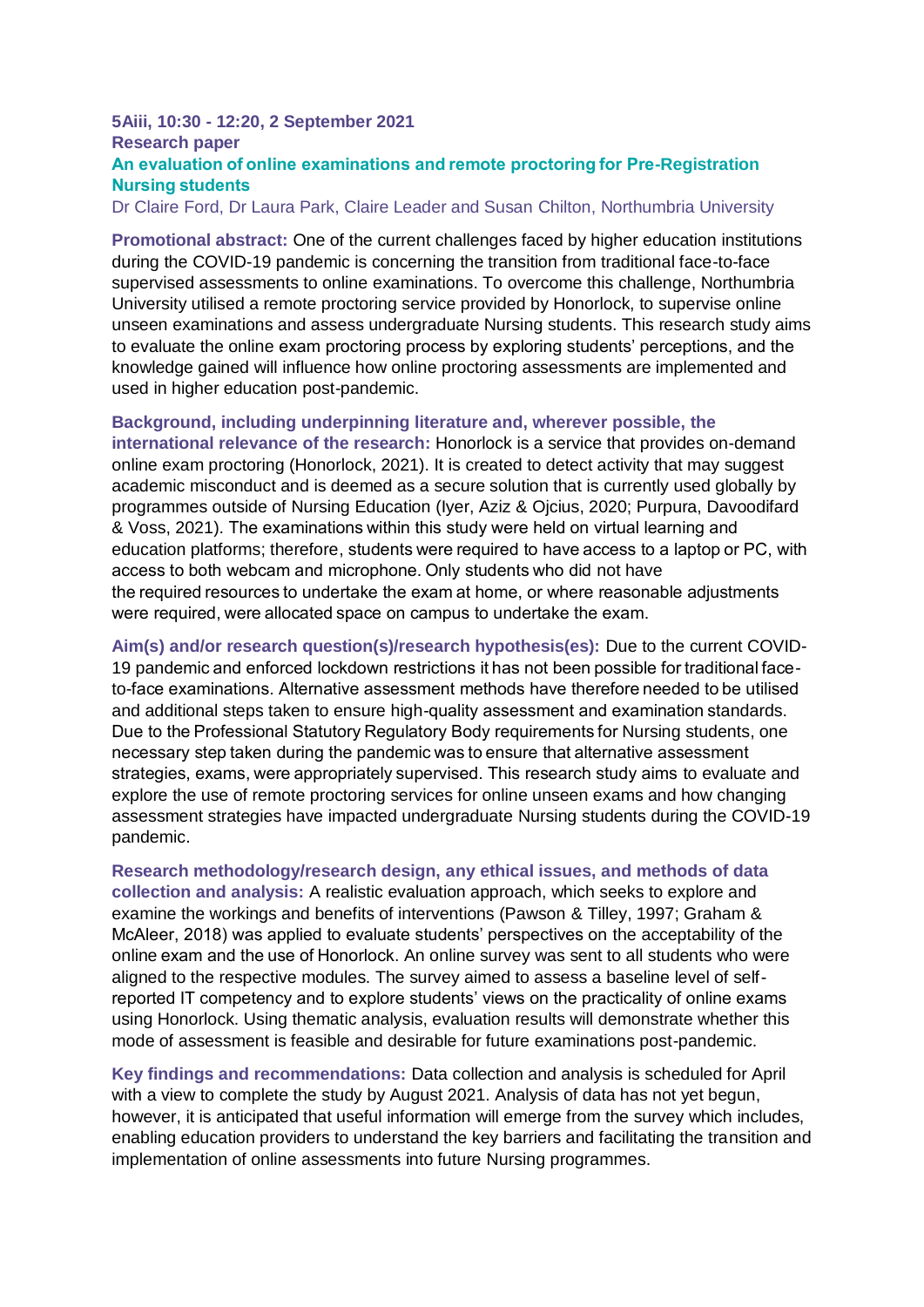**Three key points to indicate how your work contributes to knowledge development within the selected theme:**

- Post-pandemic healthcare may look very different with more examinations and assessments being conducted remotely, as this reduces the need for physical invigilators and reduces staff workload.
- Face-to-face interactions and real-world testing are still important, especially for professional Pre-Registration programmes. Therefore, care needs to be taken to ensure it is only used for the most appropriate examination types i.e. short answer examinations.
- As students are not all technologically savvy, comprehensive preparation and practice must be included within the examination strategy, to help reduce anxieties associated with taking examinations as well as the added stress associated with using new technology.

#### **References:**

Graham, A.C. & McAleer, S. (2018) 'An overview of realist evaluation for simulation-based education.' *Advances in Simulation*, 3(13), 1-8.

Honorlock (2021) About us. Available at:<https://honorlock.com/about-us/> [Accessed: 10 March, 2021].

Iyer, P., Aziz, K. & Ojcius, D.M. (2020) 'Impact of COVID-19 on dental education in the United States.' *Journal of Dental Education*, 84(6), 718-722.

Pawson, R. & Tilley, N. (1997) *Realistic Evaluation*. London: Sage Publications Ltd.

Purpura, J., Davoodifard, M. & Voss, E. (2021) 'Conversion to Remote Proctoring of the Community English Language Program Online Placement Exam at Teachers College, Columbia University.' *Language Assessment Quarterly*, 18(1), 42-50.

**Keywords:** Remote Proctoring Services, Technology Enhanced Learning, Undergraduate Nursing, University Examinations, COVID-19.

**5Aiv, 10:30 - 12:20, 2 September 2021 Research paper Student assessment experience during a global pandemic** Alastair Tomlinson, Cardiff Metropolitan University

**Promotional abstract:** Many institutions adopted blended learning strategies in 2020-21: greatly reduced on-campus activity, most teaching through 'live' online sessions and asynchronous learning activities. Assessment strategies were modified to a much lesser extent. Yet assessment is a critical driver of student learning. This session investigates how blended learning in a pandemic shaped student experiences of assessment. Findings from the study explore how changes to learning and teaching during the pandemic have influenced the student experience of assessment and feedback, including comparison of 2020-21 experiences to those before the pandemic. How can we maximise the positive aspects of blended learning on assessment?

**Background, including underpinning literature and, wherever possible, the international relevance of the research:** The global COVID-19 pandemic has affected all aspects of society, higher education being no exception. Like many institutions, Cardiff Metropolitan University adopted a blended learning approach in 2020-21: greatly reduced on-campus activity, most teaching through 'live' online sessions and asynchronous learning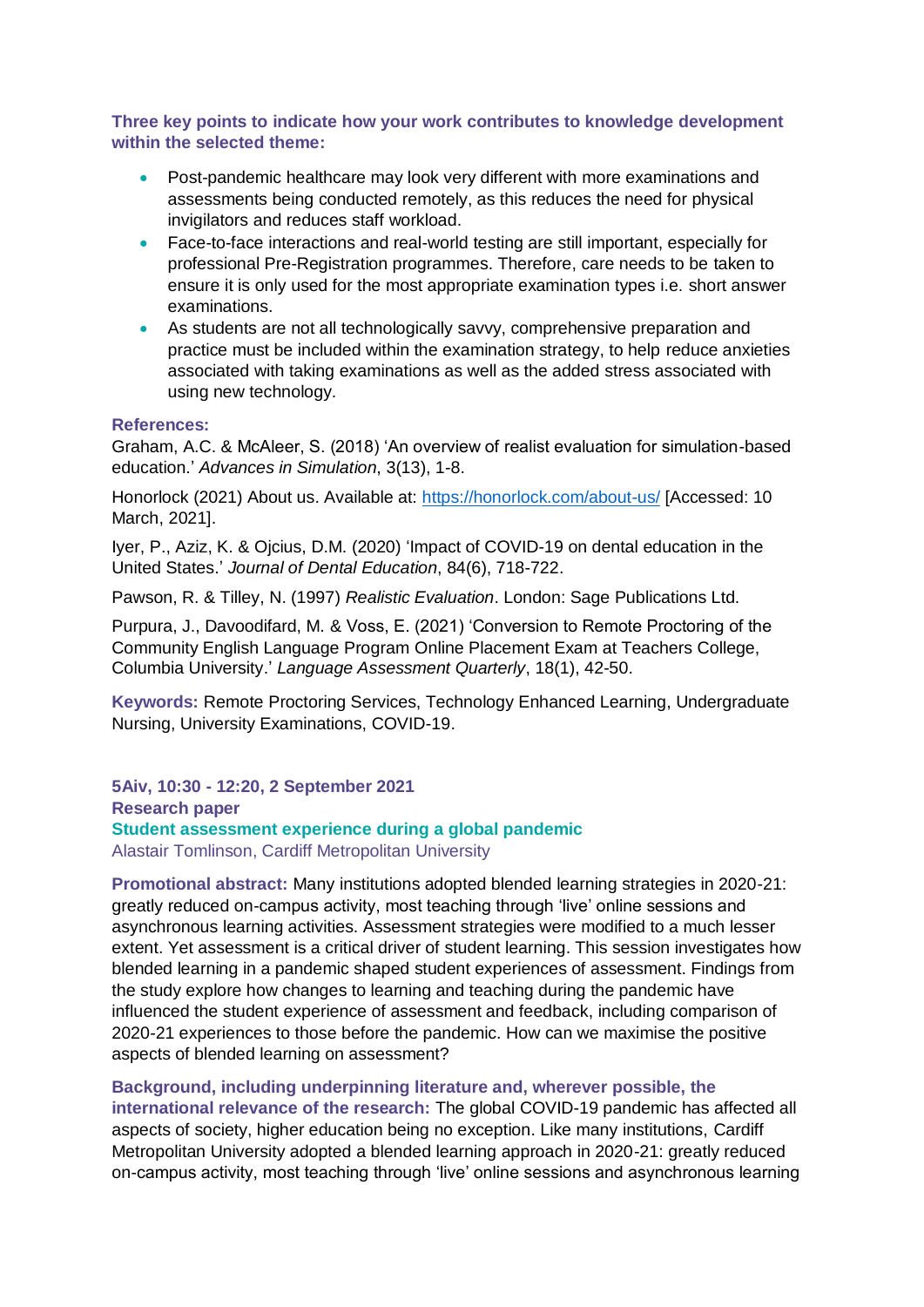activities. Assessment strategies were modified to a much lesser extent, although a 'nodetriment' policy was introduced. Yet assessment is a critical driver of student learning (Biggs & Tang, 2011), and improving student learning from assessment requires an evidence-led approach (Jessop & Tomas, 2017). How has blended learning in a pandemic shaped student experiences of assessment?

**Aim(s) and/or research question(s)/research hypothesis(es):** The study aims to answer this research question: How has the COVID-19 pandemic, including the University's response, affected the assessment experiences of students on the BSc (Hons) Environmental Health and MSc Applied Public Health programmes, in 2020-21?

The study investigates the following aspects of the issue:

- What formative and summative assessments have taken place in these programmes? What changes were made due to COVID-19?
- How have students perceived and experienced assessment and feedback on these programmes in 2020-21?
- For students who were also enrolled in 2019-20, how do their experiences before the pandemic compare to their experiences this academic year?

#### **Research methodology/research design, any ethical issues, and methods of data collection and analysis:** We used the mixed-methods TESTA methodology (Jessop, El Hakim & Gibbs, 2014), comprising:

- Audit of formative and summative assessment methods in the curriculum.
- Anonymous survey asking students questions about their views on assessment and feedback in 2020-21, and where relevant, before the pandemic.
- Focus groups with students from each year on each programme, exploring their experience of assessment, feedback, study habits, and how these experiences have been affected by the COVID-19 pandemic.

Qualitative and quantitative findings are triangulated to present case studies of the assessment experience and patterns of student learning on each programme during a global pandemic.

**Key findings and recommendations:** Data collection is taking place during March 2021, so we cannot confirm key findings at the time of this submission. Analysis will be conducted in April/May, and the project completed by July 2021. The findings and case studies will be based around:

- Summary of audit findings: defining the cohort and key features of the 2020-21 'planned curriculum'.
- Quantitative analysis of student perceptions of five factors relevant to assessment: how students learn, internalisation of standards, quality of feedback, student effort, and formative assessment (overall findings for 2020-21, comparisons between year groups, comparison between 2020-21 and 'pre-COVID').
- Thematic analysis of students' voiced experiences of assessment and feedback in 2020-21, providing rich understanding and insight into how COVID-19 and the University's response has influenced how students experience and undertake assessment, and context for the audit and survey findings.

Blended learning seems certain to remain part of provision beyond the pandemic. Without pre-judging eventual findings, we anticipate that the case studies will allow contextualisation of important influences on student assessment and learning during the pandemic,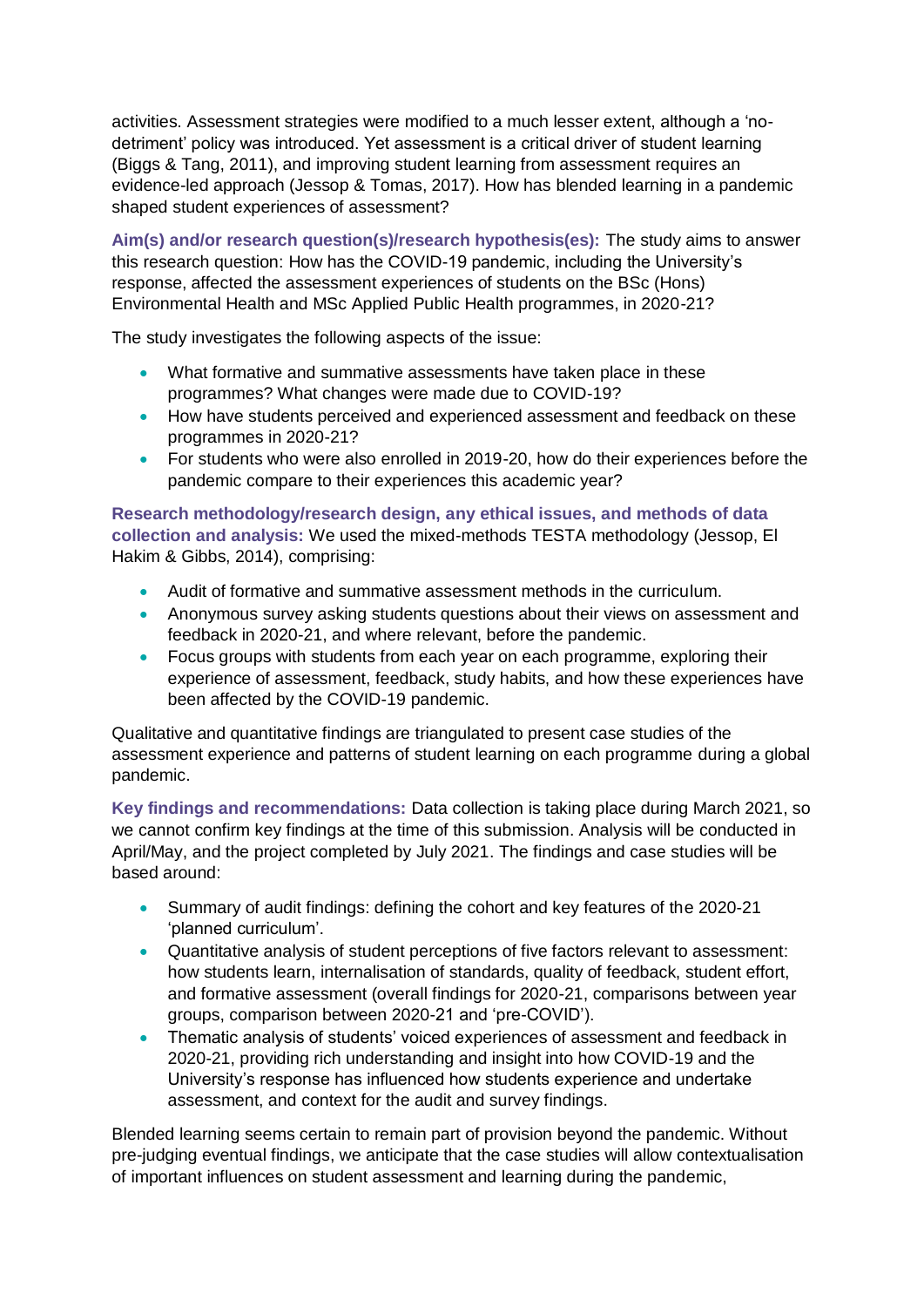developing our understanding of how blended learning approaches have been experienced. Recommendations will focus on maximising positive aspects of blended learning whilst minimising adverse effects experienced by some/all students.

**Three key points to indicate how your work contributes to knowledge development within the selected theme:**

- How changes to learning and teaching during the pandemic have influenced the student experience of assessment and feedback.
- Comparison of 2020-21 assessment experiences to those before the pandemic.
- How to maximise positive aspects of blended learning, whilst minimising adverse effects that some students may experience.

#### **References:**

Biggs, J. & Tang, C. (2011) *Teaching for Quality Learning at University*. Maidenhead: McGraw-Hill Education.

Jessop, T., El Hakim, Y. & Gibbs, G. (2014) 'TESTA in 2014: a way of thinking about assessment and feedback.' *Educational Developments*, 15(2), 21–24.

Jessop, T. & Tomas, C. (2017) 'The implications of programme assessment patterns for student learning.' *Assessment & Evaluation in Higher Education*, 42(6), 990–999. doi: 10/gdqbzp.

**Keywords:** Assessment, Student Experience, Blended Learning.

#### **5Av, 2 September 2021, 10:30 - 12:20 Poster+ OSCEs in a pandemic** Margaret Bannister and Sarah Partington, University of Bradford

**Promotional abstract:** The consistency of assessment and marking via OSCE delivery using manikins and video recordings of examinations and history taking via zoom with a service user and its reflection of clinical practice moving forward is explored in this poster.

**Main focus/theme of, or issues addressed by, the poster:** Advanced physical clinical examination and clinical decision making is core in the preparation of advanced clinical practitioners (ACP). Objective structured clinical examination (OSCE) is a key assessment to learning strategy and a core ACP assessment as stipulated by the RCN (2010) (Race, 2019). Traditional delivery of OSCEs is personnel intensive and involves multiple person-toperson contacts which during the COVID-19 pandemic was not allowed. To ensure robust and rigorous assessment, rather than remove the OSCEs an alternative approach to delivery using manikins and video recordings of examinations and history taking via zoom with a service user was developed.

**Research approaches and underlying evaluation:** Positive feedback from students was received stating they felt less stressed by the process of undertaking the OSCEs than in other modules and contrasts with previous feedback from students who found the traditional format of moving from case to case and time that involved exacerbated their stress levels. The OSCE pass rate at the first attempt was improved following rigorous marking by a consistent marking team of experience ACPs with extensive second consideration and external examiner review previously not possible.

**Implications for healthcare education:** Remote video consultation for the history-taking component of the examination echoes the 'real life' consultations that, due to the pandemic